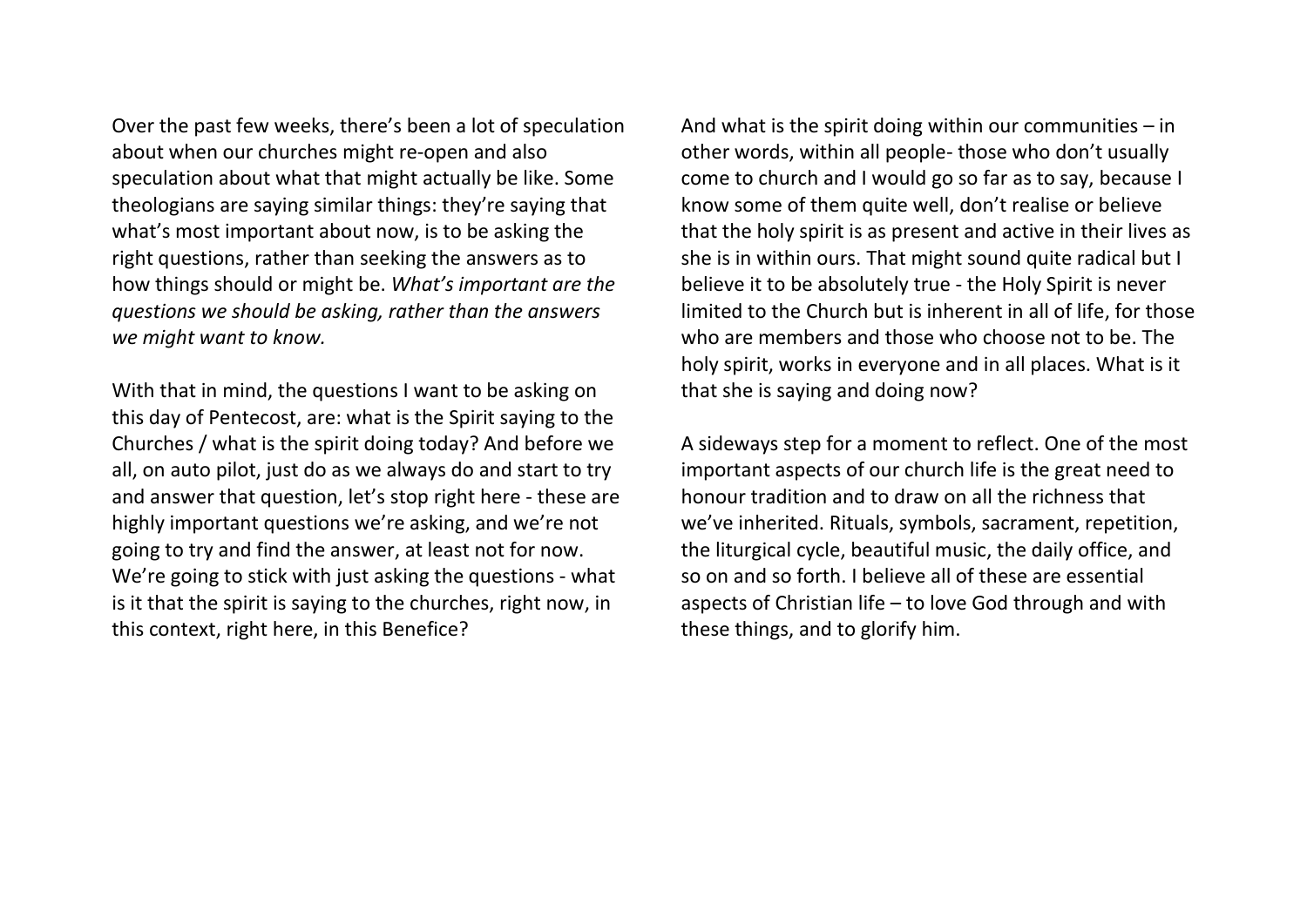But I've also always said that if all we do is the same things, again and again and never change anything, and especially in the ever changing culture we're in, the church will die out. Society changes rapidly and the church doesn't tend to do that. Of course there must be a balance – we need to honour tradition whilst looking onwards with imagination - and most essentially embracing all that the world about us has to offer to the Church.

For the last 50 years or so the decline of the church in our country has been a really profound problem and we know there's a host of sociological, political and psychological reasons for that dwindling in attendance and interest in church life, especially I think in England. And the Church has been unable to date to address these issues sufficiently in order to keep all churches active, vibrant, culturally relevant – even financially secure. It could be that one of the issues which hasn't been appropriately addressed is an over eagerness to problem solve – an over eagerness and hurry to answer difficult questions and so sometimes there's too much haste:

Here's a problem so we must find an answer, and I wonder how that shutting down of questioning by being too quick to provide an appropriate answer has caused damage to our church life. For example, in one diocese which will remain nameless (!) there was a huge worry about finances. Hasty decisions were made and new discipleship programmes were introduced with tactics and initiatives all aimed at getting new Christians into the churches so that they could become part of the Giving programme and so that finances would become more secure. That is a truly rotten way of doing mission and of course it didn't work! Finances remained rocky; not enough thinking time and questions not thought through.

And another area of questions to ask: how to embrace our LGBT+ community. And so historically we've had conversations and debates, events and gatherings – all wonderful, but why weren't these questions pondered much more carefully some 50 / 100 or so years ago and with more open minds to what the spirit might have been saying? Progress is being made, but again, premature answers which historically closed down conversations, has caused such grief for many people who now don't feel that they can be part of church life. Not enough – I think - of sitting with the questions but instead blinkered hasty answers which shut out possibilities and the church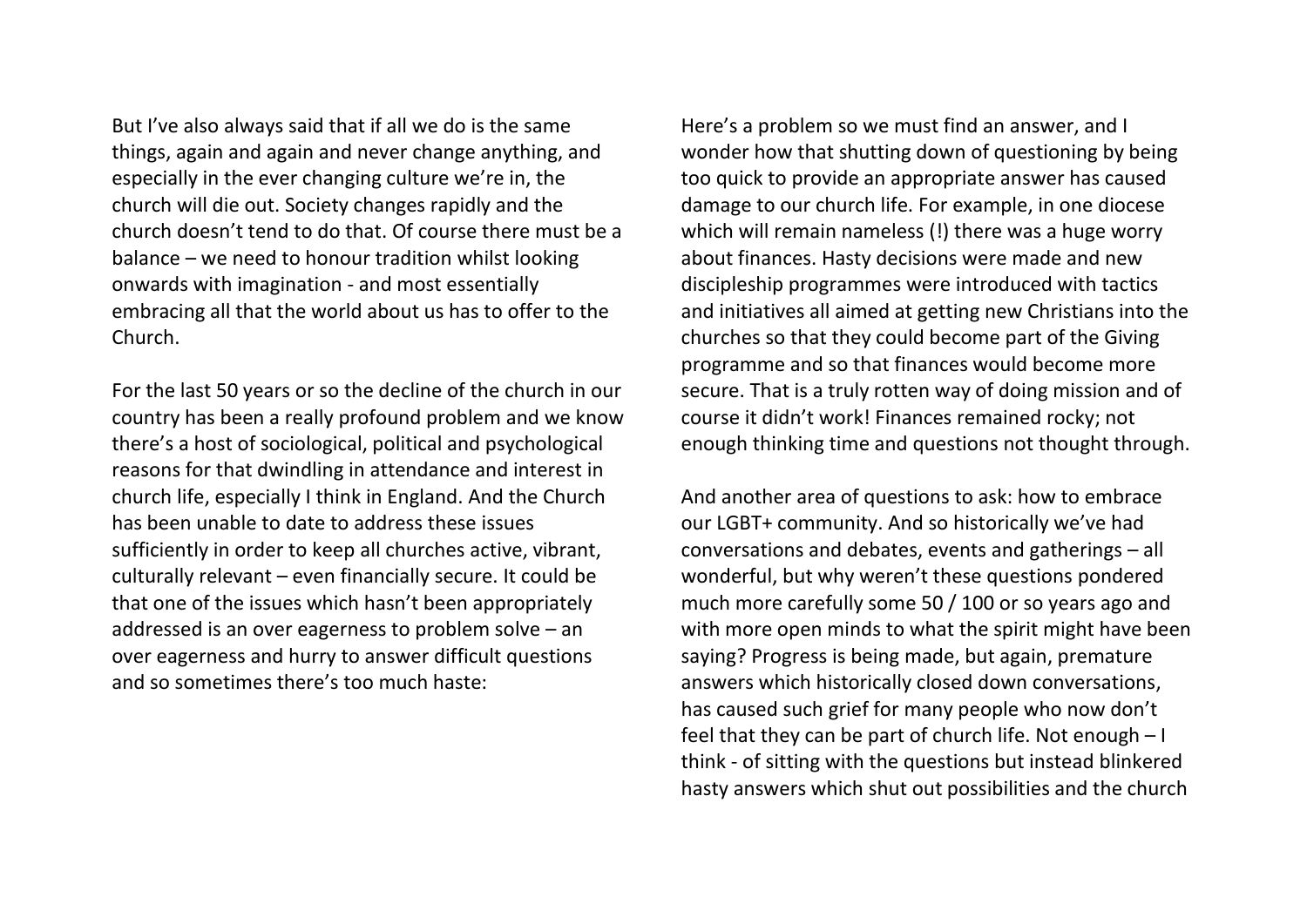has surely lost out by coming up with answers too hastily, resulting in exclusive practices instead of waiting on the spirit for the revealing of her purposes. The Hebrew bible speaks of a stiff-necked people and this is not a trap we wish to fall in to.

In relation to our current situation, we have many questions we need to ask, and if we try to answer them in haste we will undoubtedly repeat mistakes as the church has done historically and we'll end up living with the same frustrations which I think we closed our churches with several weeks ago – most notably the frustration I hear of with the lack of younger members. If we're not careful, we will undoubtedly waste this extraordinary opportunity, shutting out potential and possibilities, and the cycle of mistakes could just continue on. This time, despite its pain and distress, is a hugely important gift to us.

And so we could, if we wish, as and when our churches are re-opened, return to doing exactly the same thing as we were doing before the Covid19 pandemic. I truly believe that if we do just that, the church as we have known it will eventually just die, and possibly even during my lifetime. No ordained priest no matter how skilled, experienced or talented will be able to fill our church

buildings with young or marginalised people in the near future if we stay exactly the same. As current members, we will naturally die – until there's no one left coming in 50 years or so from now. We will have wasted this opportunity – this blessed nuisance, as Hugh so aptly described to us a few weeks back. What is the Holy Spirit saying?

She is speaking and stirring people in church and without, and she can't ever be for just those times which some describe as 'charismatic'; She works in ways which are way beyond the human limitations and descriptions which have in the past been imposed upon her. She cannot be present only in those more 'obvious' or extreme times in church life, such as healings or dramatic conversions. And the proximity of the sacred with the secular is far closer than some might like to acknowledge or imagine – we only have to glance back at our Jewish roots to see just how close sacred and secular were and still are: if you find that thought challenging, try rereading the book of Leviticus and ponder why there is so much written about mundane everyday life and domestic life! The spirit is in all things. We've so tended towards compartmentalisation – 'this thing is spirit led', 'that was inspired by the spirit', and I'm sure some of those churchy things absolutely are!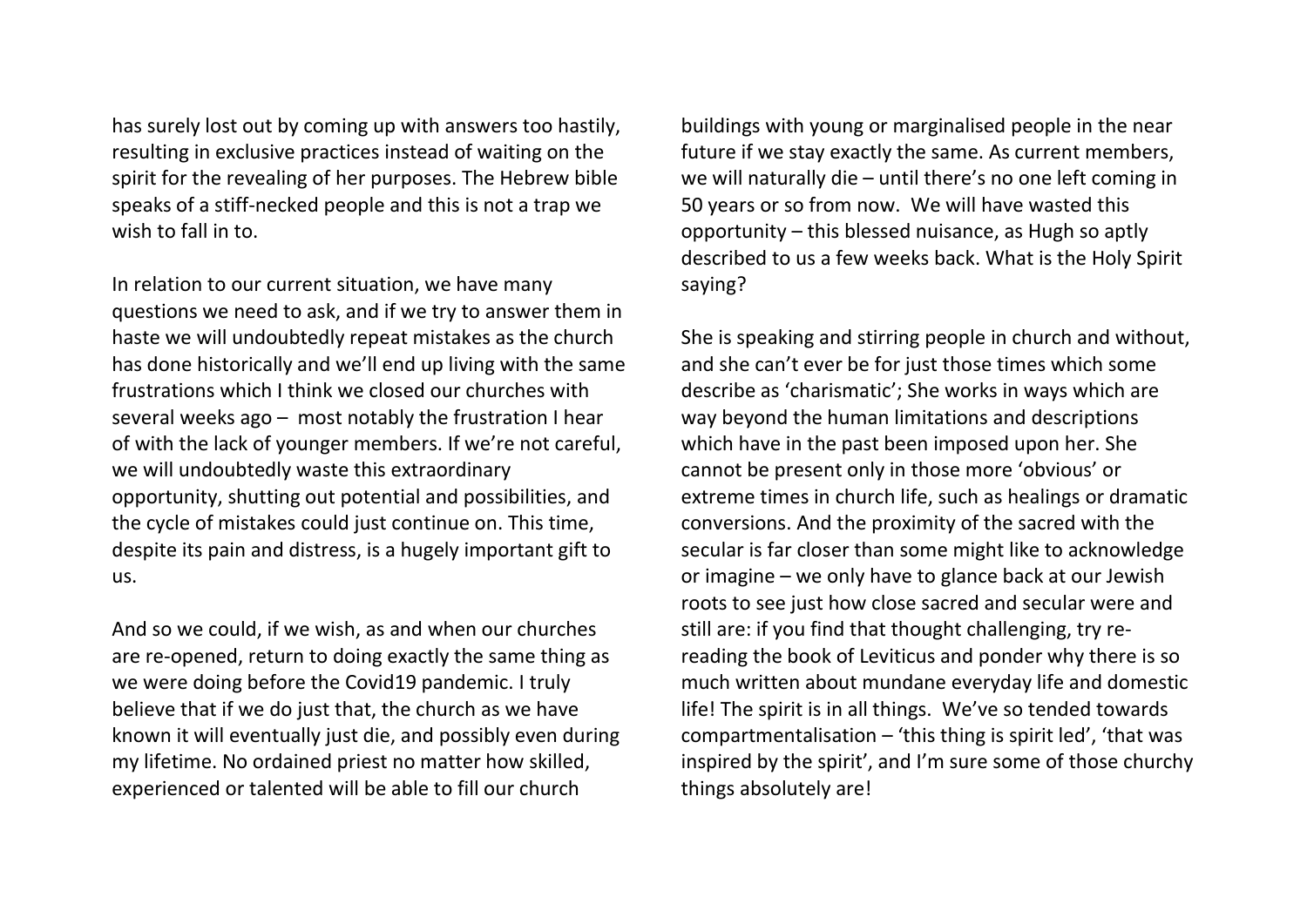But the spirit is working in all kinds of ways at this time, in this place – in our communities, people are stirred - and we know that for a fact – we can see it by the number of people who've turned to prayer in recent weeks and the ways in which people have volunteered in their communities in previously unseen ways. **All** good human conscience, I believe, is led and directed by the holy spirit – that is the one and only source and root of our being and our existence; it's what makes all of us tick – Christian or not.

Our task is to question what the spirit is to revealing to us: what is being required of us; how are we really being directed and challenged? Are we really just going to revert to what is familiar and comfortable? If so, the danger is we perpetuate staticity. We may not like the answers that the spirit may offer us at some point over the next few weeks and months. But most importantly whilst we wait, we continue to question, and pray with **open** minds and hearts.

We mustn't assume anything and we need to be prepared that the spirit may guide us to use our churches in different and varied ways, which may even inconvenience us! Churches – as well as for our own worship - must be for the benefit of the communities in which they stand and never just to suit our own purposes or activities.

The spirit has already prompted us as a ministry team to work in a completely different way which none of us could ever have anticipated a couple of months back. I for one have had to learn totally new skills on my computer – and whilst that initially freaked me out and caused me a great deal of angst and headaches, I'm proof that it really is possible to change! Just a few weeks of trial and error and a bit of lost sleep, and a transformation has occurred! The brave new world of zoom is my new lifestyle! And it is ok!!

During this time, frustrating and disappointing for many, it's fundamentally important that we give **God** breathing space right now – that physical stirring of the spirit of God breathing upon us and within us – and avoiding filling that beautiful blessed space with our own human suggestions or possible solutions or hasty answers. What is it in this